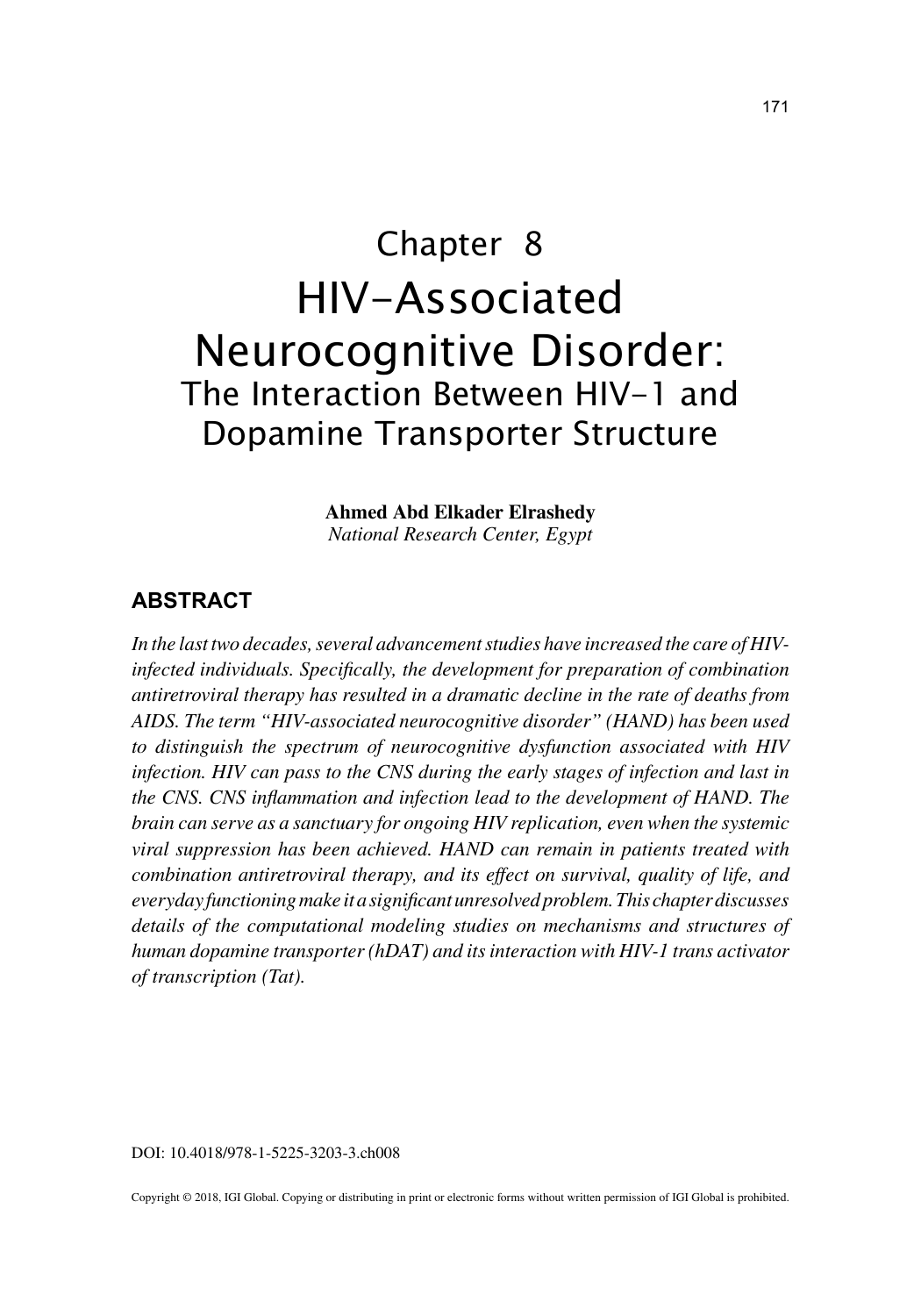#### **INTRODUCTION**

About 36.7million people in the world suffer from the acquired immune deficiency syndrome (AIDS) disease caused by human immunodeficiency virus (HIV) and about 1.1 million people have died from this disease, according to the 2016 report of United Nations Programme on HIV/AIDS (UNAIDS) (Who, UNICEF, 2016). (See Figure 1 and Figure 2.) 70% of HIV-infected individuals suffer from HIVassociated neurocognitive disorders (HAND) (Ernst et al., 2009; Zhu et al., 2009; Midde, Gomez, & Zhu, 2012; Robertson et al., 2007).

Even though our knowledge is improving and we're learning more about HAND, there is no specific treatment for curing HAND. HAND affects survival, quality of life, and everyday activities, so the development of a HAND treatment remains important for HIV patients (Heaton et al., 1994).

All over the world, HAND is the major cause of cognitive impairment and persists, even in individuals who've received combination antiretroviral therapy (Heaton et al., 2010a; Tozzi et al., 2007). The spectrum of neurological complications in HAND are generally segregated into three main groups: asymptomatic neurocognitive impairment (ANI; 33%), mild neurocognitive disorders (MND, 20–30%), and severe, albeit rare, HIV-associated dementia (HAD; 2–8%) (Heaton et al., 2010b; McArthur et al., 2010).

The clinical impairments in HAND include attention, memory, learning, motor function, and behavioral changes. As combination antiretroviral therapy becomes more widely distributed in resource-limited settings, survival will improve and the long-term global impact of HAND will become even more important.

Adding to that, early HIV infection of the CNS is believed to contribute to the development of HAND. Evidence shows that the CNS can subsequently serve as a storage tank for ongoing HIV replication, so that limits the opportunity for a complete cure or eradication of the infection (Fois & Brew, 2015). Additionally, the incidence and progression of HAND are usually combined with the intake of recreational drugs like cocaine and methamphetamine (Buch et al., 2011). If HAND can be prevented at early infection stage, the quality of life for the patient will be improved and the economic burden will be lessened on the healthcare system.

Joining together lines of clinical observation, supported by imaging, (Wang et al., 2004; Chang et al., 2008) neuropsychological performance testing (Meade et al., 2011; Kumar et al., 2011) and postmortem examinations (Gelman et al., 2012), have implicated dopamine (DA) dysregulation with the abnormal neurocognitive function observed in HAND (Berger & Arendt, 2000). DA-rich brain regions (basal ganglia and related structures) are highly sensitive to the effects of both HIV infection and substance use.